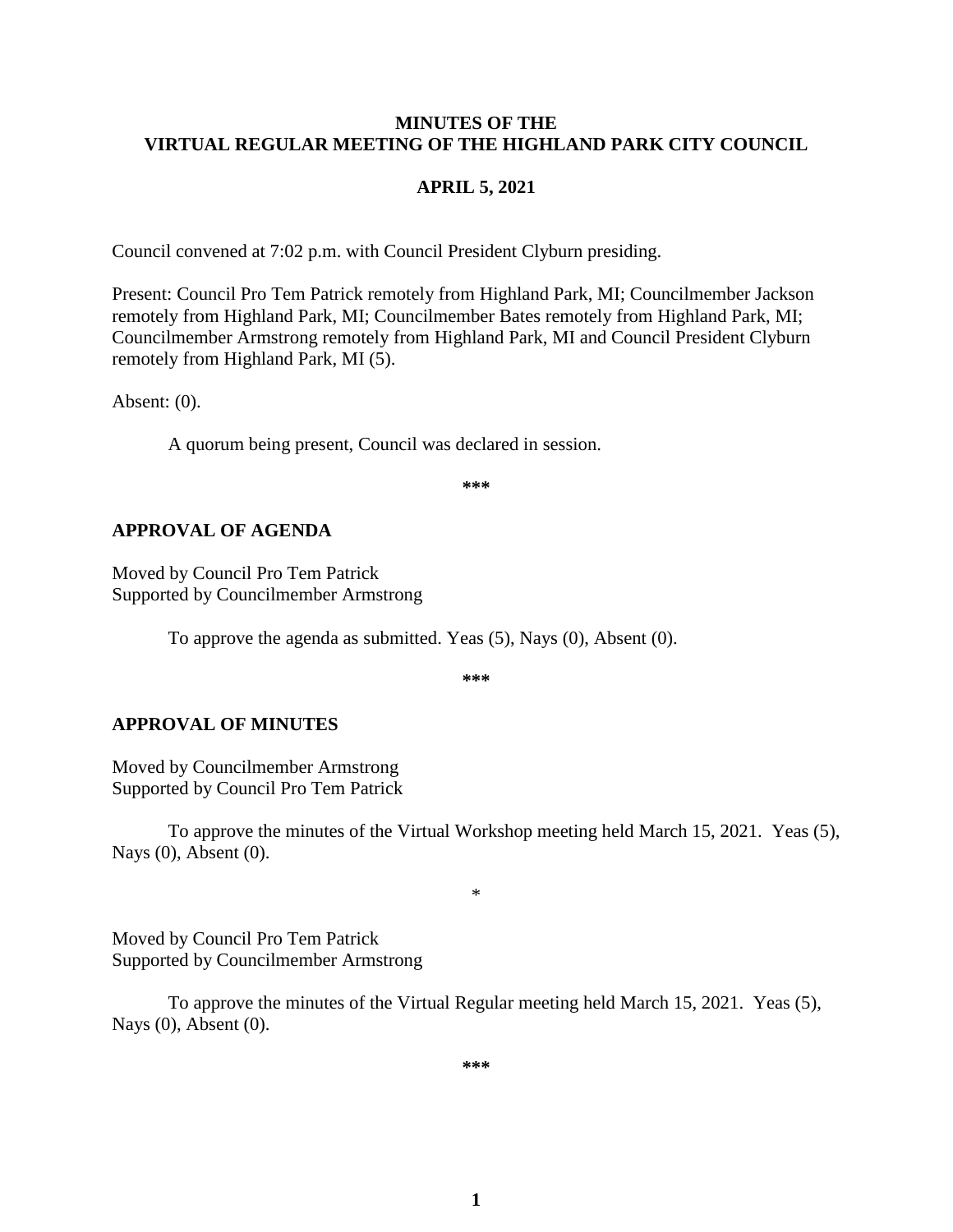#### **BID OPENING 04-05-21 V**

The clerk stated this was the date and time to open bids for 2021 Highland Park Cross Connection Program.

\*Councilmember Jackson left the meeting.

One (1) bid was received.

| <b>PAY ITEM</b>                      | UNIT     | <b>COST PER UNIT</b> |
|--------------------------------------|----------|----------------------|
| <b>Program Development</b>           | Lump Sum | $N/C$ - Included     |
| <b>Annual Program Administration</b> | Lump Sum | \$8,889.00           |
| Device Inspection Fee                | Lump Sum | \$67.00              |

Moved by Council Pro Tem Patrick Supported by Councilmember Bates

To refer the received bid to the Water Department for a recommendation. Yeas (4), Nays (0), Absent (1) Jackson\*.

\*Councilmember Jackson returned to the meeting.

**\*\*\***

### **CITY ADMINISTRATOR 04-05-21 VI a**

Moved by Council Pro Tem Patrick Supported by Councilmember Bates

To receive and file the Mobis North America Industrial Facilities Tax Exemption Calendar of Events, Yeas (5), Nays (0), Absent (0).

\*

#### **04-05-21 VI b**

Moved by Council Pro Tem Patrick Supported by Councilmember Bates

To receive and file the Brownfield Plan for Redevelopment Hamilton Park Calendar of Events, Yeas (5), Nays (0), Absent (0).

**\*\*\***

#### **COMMUNITY DEVELOPMENT 04-05-21 VII a**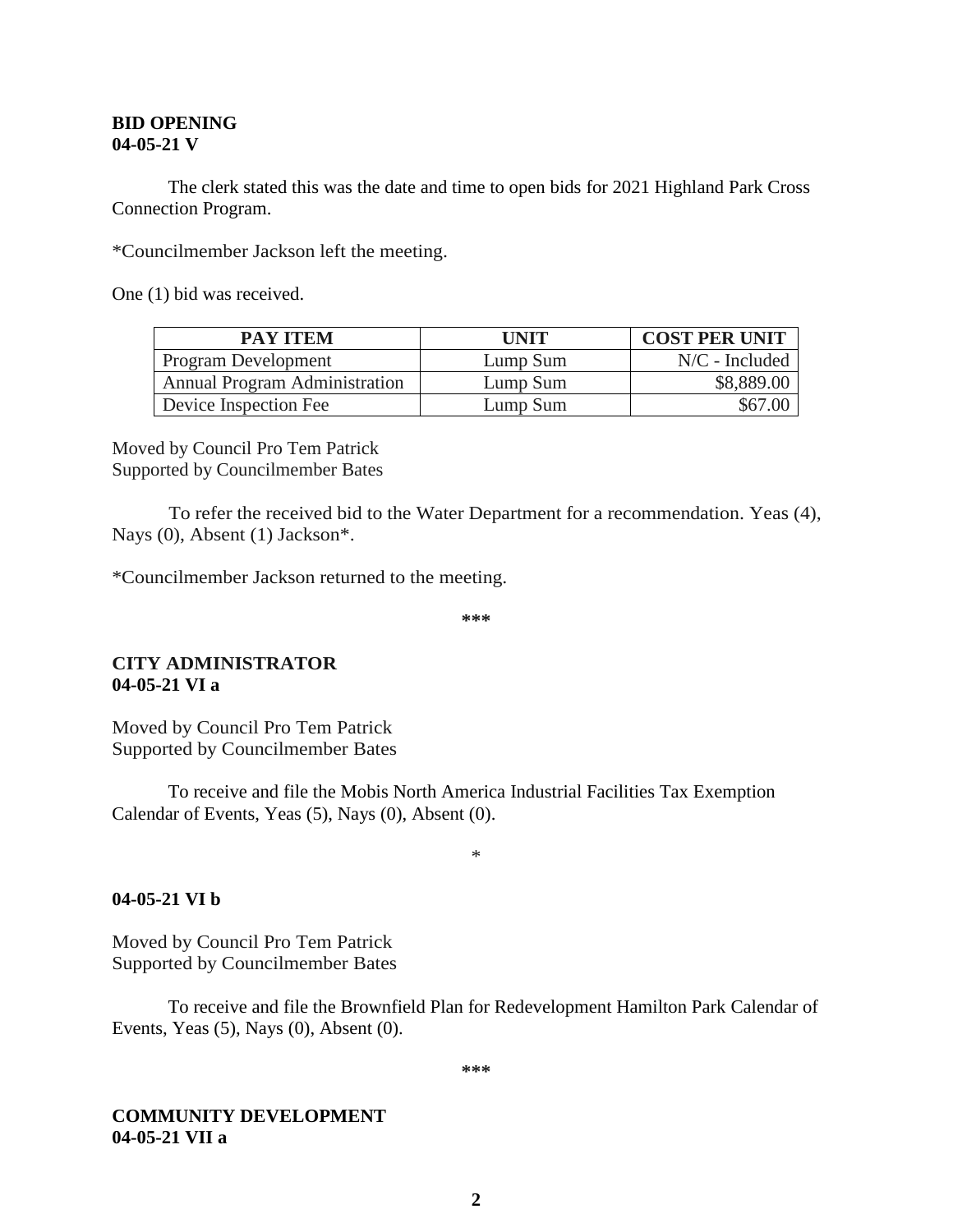The following resolution was submitted for approval.

## **RESOLUTION CALLING A PUBLIC HEARING ON APPLICATION FOR INDUSTRIAL FACILITIES TAX EXEMPTION CERTIFICATE**

Moved by Councilmember Jackson Supported by Councilmember Armstrong

**WHEREAS**, the City Council of the City of Highland Park, County of Wayne, State of Michigan, (the "City") by resolution has established or will establish an industrial development district (the "District") at the request of Oakland Park LLC. XI, pursuant to Act 198, Public Acts of Michigan, 1974, as amended ("Act 198"); and

**WHEREAS**, the City has received an application from Mobis North America, LLC ("Mobis"), for an Industrial Facilities Exemption Certificate to operate a facility located in the City; and

**WHEREAS**, Mobis has indicated in its application that capital expenditures for the facility will be in an estimated amount of \$7,500,000 and will result in the creation of at least 294 new jobs within 2 years of completion; and

**WHEREAS**, Act 198 requires the City to afford the applicant, the assessor of the City and affected taxing units an opportunity for a hearing before acting on the application of Mobis.

# **NOW, THEREFORE, BE IT RESOLVED THAT**:

- 1. The City Council hereby calls a public hearing for Monday, April 26, 2021 at 6:00 p.m. prevailing Eastern Time to be held electronically via Zoom (at the link provided in the attached notice), to afford the applicant, the assessor of the City and affected taxing units an opportunity to comment on the application of Mobis for an industrial facilities exemption certificate.
- 2. The City Clerk is hereby directed to provide notice to the assessor of the City and the legislative body of each taxing unit that levies ad valorem property taxes within the District. The notice shall be substantially in the form appearing as Exhibit A.
- 3. All resolutions and parts of resolutions insofar as they conflict with the provisions of this resolution be and the same hereby are rescinded.

Yeas (5), Nays (0), Absent (0).

## **04-05-21 VII b**

The following resolution was submitted for approval.

## **RESOLUTION CALLING A PUBLIC HEARING ON THE ESTABLISHMENT OF AN INDUSTRIAL DEVELOPMENT DISTRICT**

\*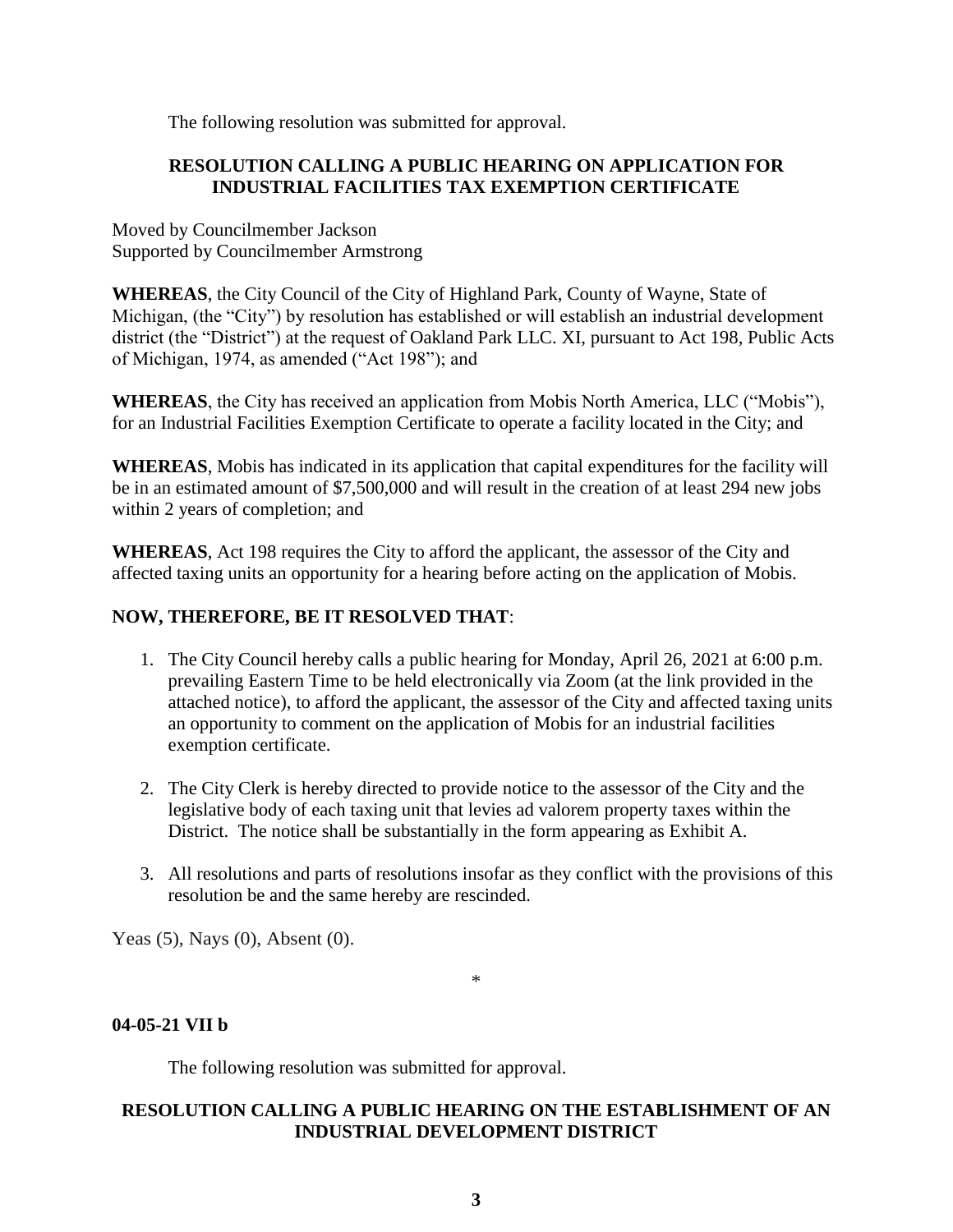Moved by Councilmember Armstrong Supported by Councilmember Bates

**WHEREAS, t**he City Council desires to establish an Industrial Development District (the "Proposed District"), tentatively described in Exhibit A attached hereto and made a part hereof pursuant to Act 198, Public Acts of Michigan, 1974, as amended ("Act 198"); and

**WHEREAS,** Act 198 requires the City Council to give written notice to all owners of real property located in the Proposed District by certified mail before establishing the district; and

**WHEREAS,** Act 198 requires the City Council to afford all owners of real property located in the Proposed District and other residents of the City an opportunity to be heard before establishing the district.

## **NOW, THEREFORE, BE IT RESOLVED THAT:**

- 1. The City Council hereby calls a public hearing for Monday, April 26, 2021, at 6:00 o'clock p.m. prevailing Eastern Time, to be held electronically via Zoom (at the link provided in the attached notice), to afford all owners of real property located in the Proposed District, as well as other residents and taxpayers of the City, an opportunity to comment on the establishment of the district.
- 2. The City Clerk is hereby authorized and directed to provide notice to all owners of real property located in the Proposed District of the hearing via certified mail, such notice being substantially in the form as provided in Exhibit B, at least ten (10) days before the date of the hearing. The City Clerk is further authorized and directed to give such additional notices required by Act 198.
- 3. All resolutions and parts of resolutions insofar as they conflict with the provisions of this resolution be and the same hereby are rescinded.

Yeas (5), Nays (0), Absent

## **04-05-21 VII c**

The following resolution was submitted for approval.

## **RESOLUTION OF INTENT CALLING HEARING REGARDING ESTABLISHMENT OF BROWNFIELD REDEVELOPMENT AUTHORITY**

\*

Moved by Council Pro Tem Patrick Supported by Councilmember Jackson

**WHEREAS**, the City is authorized by the provisions of Act 381, Public Acts of Michigan, 1996, as amended ("Act 381"), to create a Brownfield Redevelopment Authority; and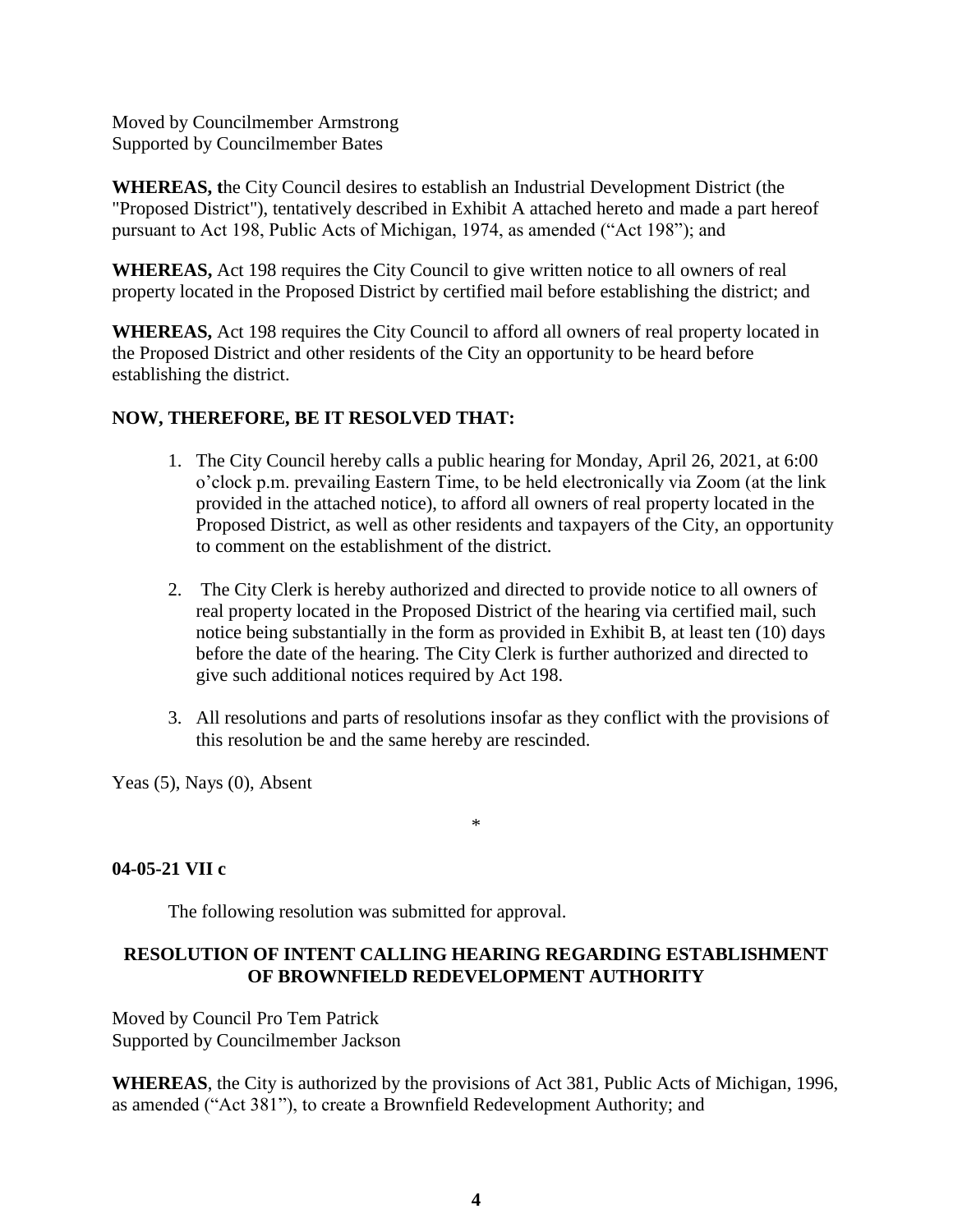**WHEREAS**, a proposed resolution incorporating a Brownfield Redevelopment Authority pursuant to Act 381 has been presented to the City Council; and

**WHEREAS**, it is necessary to conduct a public hearing in connection with the consideration of such proposed resolution as required by Act 381.

## **NOW, THEREFORE, BE IT RESOLVED THAT**:

- 1. The City Council determines that it is necessary for the best interests of the public to create a brownfield redevelopment authority pursuant to Act 381 in order to promote the revitalization of environmentally distressed areas in the City, and the City Council hereby declares its intention to create and provide for the operation of a Brownfield Redevelopment Authority pursuant to Act 381.
- 2. There shall be a public hearing on Monday, the  $26<sup>th</sup>$  of April, 2021, at 6:00 p.m., prevailing Eastern Time, to be held electronically via Zoom (at the link provided in the attached notice) to consider adoption by the City Council of a resolution creating a Brownfield Redevelopment Authority.
- 3. The City Clerk shall cause notice of said public hearing to be published in *The Michigan Chronicle*, a newspaper of general circulation in the City, before the public hearing. The notice of the hearing shall be in substantially the following form:

# NOTICE OF PUBLIC HEARING ON THE FORMATION OF A BROWNFIELD REDEVELOPMENT AUTHORITY

# CITY OF HIGHLAND PARK COUNTY OF WAYNE, MICHIGAN

## TO ALL INTERESTED PERSONS IN THE CITY OF HIGHLAND PARK:

PLEASE TAKE NOTICE that the City Council of the City of Highland Park, County of Wayne, Michigan, will hold a public hearing to consider the adoption of a resolution establishing a brownfield redevelopment authority for the City of Highland Park, pursuant to Act 381, Public Acts of Michigan, 1996, as amended, on Monday, the 26<sup>th</sup> day of April, 2021, at 6:00 p.m., prevailing Eastern Time via Zoom at the following link: www.zoom.us/join and entering meeting ID 361 243 988 or by telephone in the U.S. dial: (for best quality, use the number closet to your current location):

(346) 248-7799 or (669) 900-6833 or (253) 215-8782 or (301) 715-8592 or (312) 626-6799 or (929) 205-6099

The area within which the brownfield redevelopment authority shall exercise its powers shall include all property in the City of Highland Park. At the public hearing, all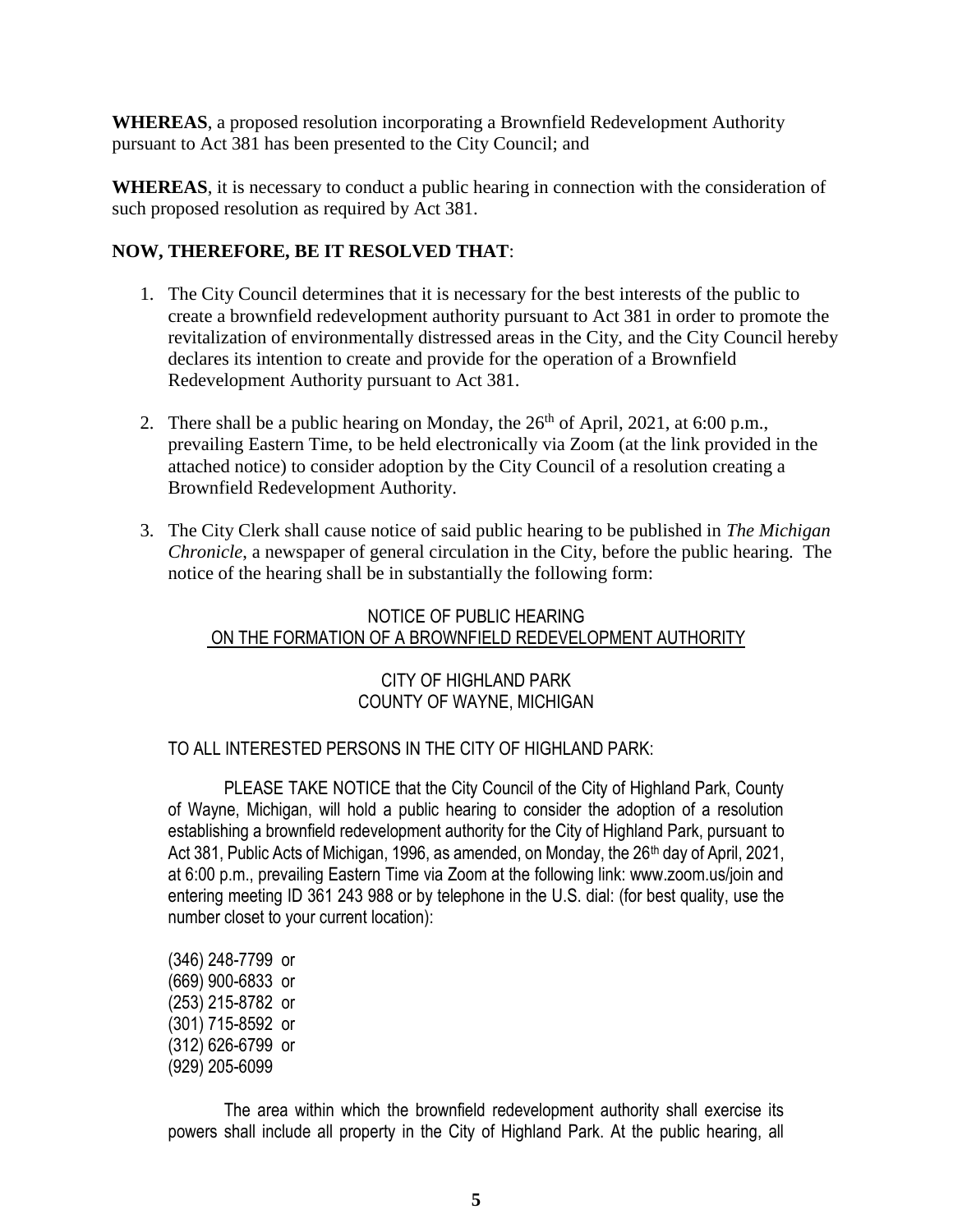citizens, taxpayers, officials from taxing jurisdictions whose millage may be subject to capture under a brownfield plan and property owners of the City of Highland Park desiring to address the City Council shall be afforded an opportunity to be heard in regard to the establishment of the brownfield redevelopment authority.

4. All resolutions and parts of resolutions insofar as they conflict with the provisions of this resolution be and the same hereby are rescinded.

Yeas (5), Nays (0), Absent (0).

\*\*\*

### **04-05-21 VII d**

The following resolution was submitted for approval.

## **RESOLUTION TO APPROVE THE APPLICATION TO THE COUNTY OF WAYNE FOR REIMBURSEMENT OF CODE ENFORCEMENT FUNDS FOR 2019 & 2020**

Moved by Council Pro Tem Patrick Supported by Councilmember Armstrong

**WHEREAS,** the City of Highland Park currently operates Code Enforcement for community health, safety and welfare. A portion of wages is paid to the Code Enforcement officer and is eligible for CDBG reimbursement; and

**WHEREAS,** Wayne County has agreed to Reimburse the City of Highland Park for 2019 & 2020 in the amount of \$20,000 for per year upon submission of request from the City.

**WHEREAS,** the County has confirmed upon proper receipt of this request, they will refund the city, combined for both years, a total of \$40,000.

**NOW, THEREFORE, BE IT RESOLVED,** that the City Council approves the City of Highland Park request payment in the amount of \$40,000 for reimbursement of services rendered under the Community Development Block Grant (CDBG) Program. Yeas (5), Nays (0), Absent (0).

\*

### **04-05-21 VII e**

The following resolution was submitted for approval.

# **RESOLUTION TO APPROVE THE APPLICATION TO THE COUNTY OF WAYNE FOR \$20,000 IN CDBG FUNDING FOR CODE ENFORCEMENT IN 2021**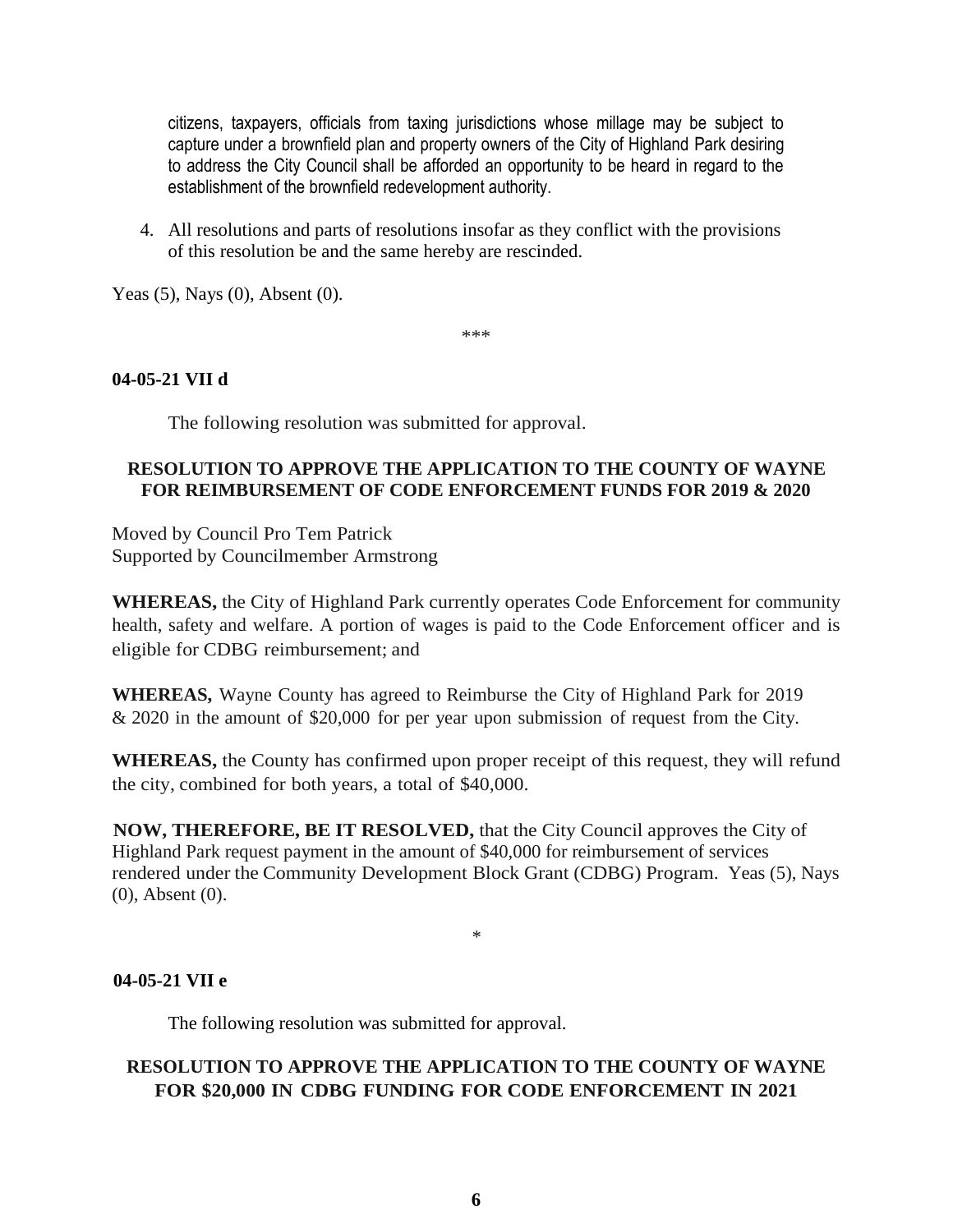Moved by Council Pro Tem Patrick Supported by Councilmember Armstrong

**WHEREAS,** the City of Highland Park currently operates Code Enforcement for the health, safety and welfare. A portion of wages is paid to the Code Enforcement officer and is eligible for CDBG funding; and

**WHEREAS,** Wayne County has agreed to fund the City of Highland Park for 2021 in the amount of \$20,000 for 2021 upon submission of request from the City, and

**WHEREAS,** the County has confirmed upon proper receipt of this request, they will fund the city for the year 2021 to a total of \$20,000.

**NOW, THEREFORE, BE IT RESOLVED,** that the City Council approves the City of Highland Park request funding of \$20,000 for the Community Development Block Grant (CDBG) Program. Yeas (5), Nays (0), Absent (0).

\*

### **04-05-21 VII f**

The following resolution was submitted for approval.

# **RESOLUTION TO APPROVE THE REQUEST FOR CDBG FUNDS TO DEMOLISH UP TO 93 CITY OWNED STRUCTURES**

Moved by Council Pro Tem Patrick Supported by Councilmember Bates

**WHEREAS,** City of Highland Park is a sub-recipient of the Wayne County Community Development Block Grant (CDBG) program; and

**WHEREAS,** the City has accumulated an inventory of 93 dangerous buildings whichthreaten the health, safety, welfare and are blightful and undesirable; and

**WHEREAS,** Wayne County is the potential revenue source of up to \$2,790,000 to payfor demolition through the use of CDBG funds; and

**WHEREAS,** the City desires to apply to Wayne County for monies to demolish as manyas 93 structures.

**NOW, THEREFORE, BE IT RESOLVED,** that the City Council approves the application for CDBG funds in the amount of \$2,790,000 for the City owned 2021 demolition project. Yeas (5), Nays (0), Absent (0).

**\*\*\***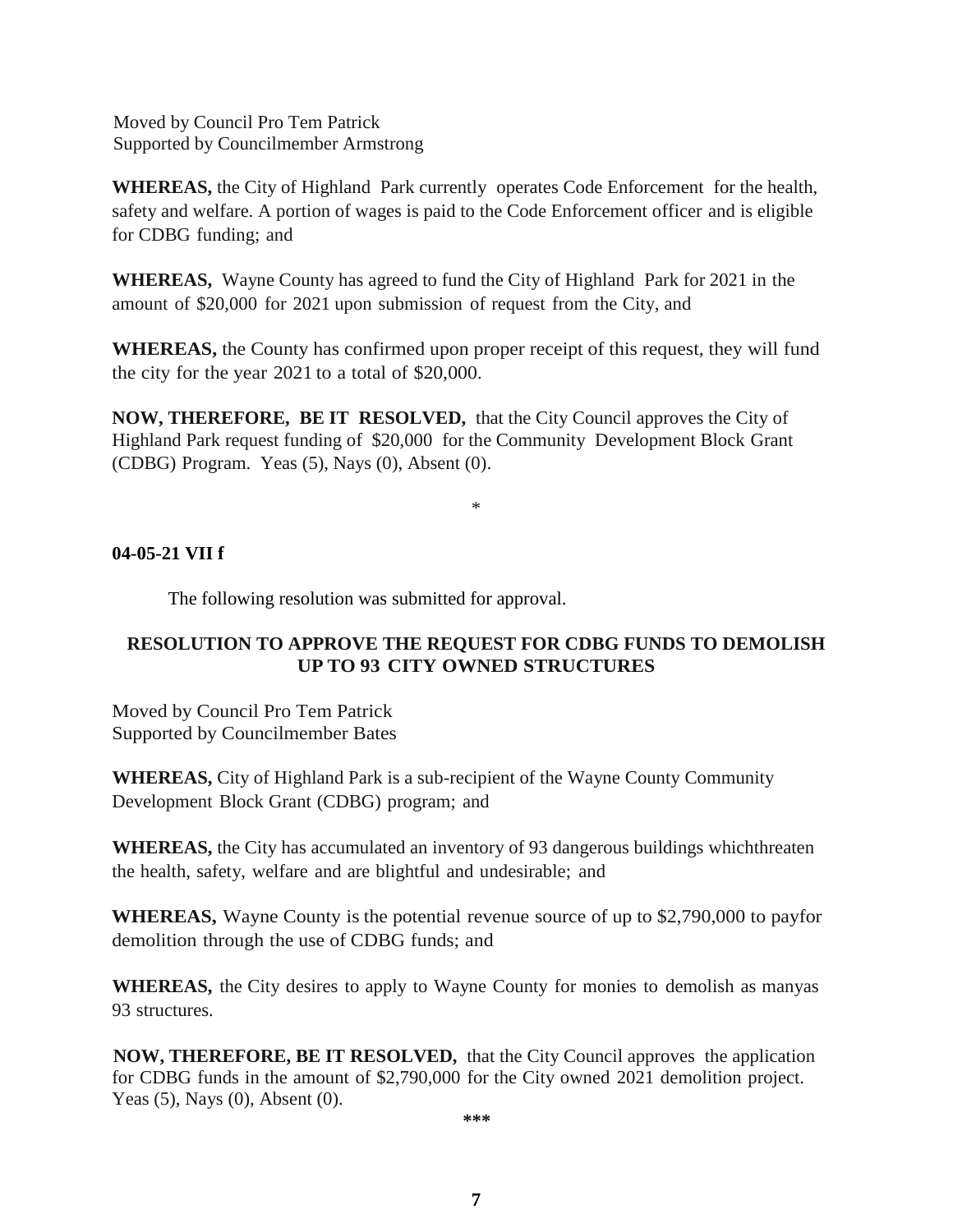## **CITY COUNCIL 04-05-21 VIII a**

The following resolution was submitted for approval.

### **HIGHLAND PARK CITY COUNCIL BUDGET AMENDMENT RESOLUTION**

Moved by Council Pro Tem Patrick Supported by Councilmember Jackson

**WHEREAS**, the Highland Park City Council as mandated by the Highland Park City Charter in both *Section 8-8 Operating Appropriations- Expenditures and Transfers(Subsection b)* AND IN *Section 8-10 Budget Control* has the legal authority to amendthe Fiscal Year 2020-2021 municipal budget, and

**WHEREAS**, the Highland Park City Council wishes to exercise the aforementionedauthority with Budget Amendment listed below:

Transfer Budgeted Funds in the amount of \$20,000.00 (a decrease) from the Legal Department budget AND appropriate that \$20,000.00 to the City Council budget under Legal Expenses (an increase).

**WHEREAS,** the Highland Park City Council requires that this Budget Amendment be executed upon the affirmative vote of this resolution, unless 'vetoed' by the Mayor, in which City Charter guidelines will be followed, and

**WHEREAS,** the Highland Park City Council expects this Budget Amendment to be reflected in the City of Highland Park 2020-2021 Fiscal Budget and copies of this amendment be provided to the Highland Park City Council, NOW**,**

**THEREFORE**, **BE IT RESOLVED**, that the Highland Park City Council adopts the 2020-2021 Budget Amendment as stated above. Yeas (5), Nays (0), Absent (0).

### \*

### **04-05-21 VIII b**

The following resolution was submitted for approval.

## **RESOLUTION TO FILL VACANCIES FOR THE CITIZENS DISTRICT ADVISORY COUNCIL (CDAC) IN THE CITY OF HIGHLAND PARK**

Moved by Councilmember Armstrong Supported by Councilmember Bates

**WHEREAS,** in accordance with Section 7-18(1) of the City of Highland Park Charter, the City of Highland Park shall establish CDAC's to meet with residents in their respective districts and discuss ideas pertinent to those neighborhoods and to share ideas amongst various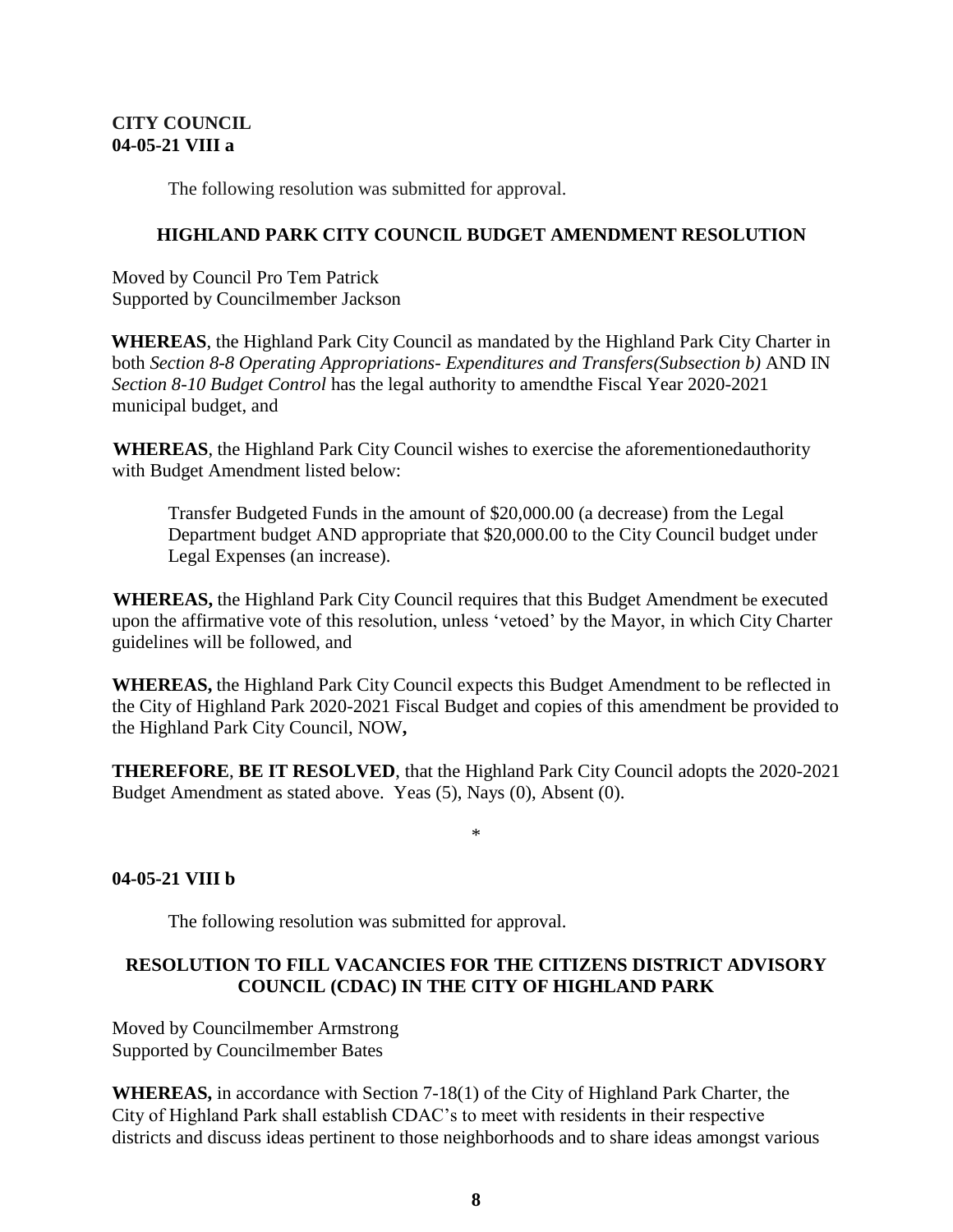CDAC's and with City officials to promote a more efficient and enjoyable city, and**,**

**WHEREAS,** the Highland Park City Council adopted the CDAC Ordinance on October 5, 2020, and,

**WHEREAS,** the Highland Park City Council established the CDAC's by Resolution on December 21, 2020, and,

**WHEREAS,** three (3) appointments made by the City Council and two (2) appointments made by the Mayor for beginning January 1, 2021 are now vacant and need to be filled, NOW**,**

**THEREFORE, BE IT RESOLVED THAT,** the Highland Park City Council approves the appointments for the vacancies to the CDAC's for the City of Highland Park as follows:

City Council Appointments:

| District 2 Precinct 3<br>Maurice Turner  | 3-year term ending December 31, 2023 |
|------------------------------------------|--------------------------------------|
| District 2 Precinct 4<br>Andre Wright    | 3-year term ending December 31, 2023 |
| District 3 Precinct 6<br>Harold Morton   | 3-year term ending December 31, 2023 |
| <b>Mayor Appointments:</b>               |                                      |
| District 1 Precinct 1<br>Jamelle Edwards | 3-year term ending December 31, 2023 |

Yeas (5), Nays (0), Absent (0).

**04-05-21 VIII c**

Moved by Council Pro Tem Patrick Supported by Councilmember Armstrong

To approve the Marijuana Business License Application. Yeas (4) Clyburn, Patrick, Bates and Armstrong, Nays (1) Jackson, Absent (0).

**\*\*\***

\*

**ENGINEERING 04-05-21 IX**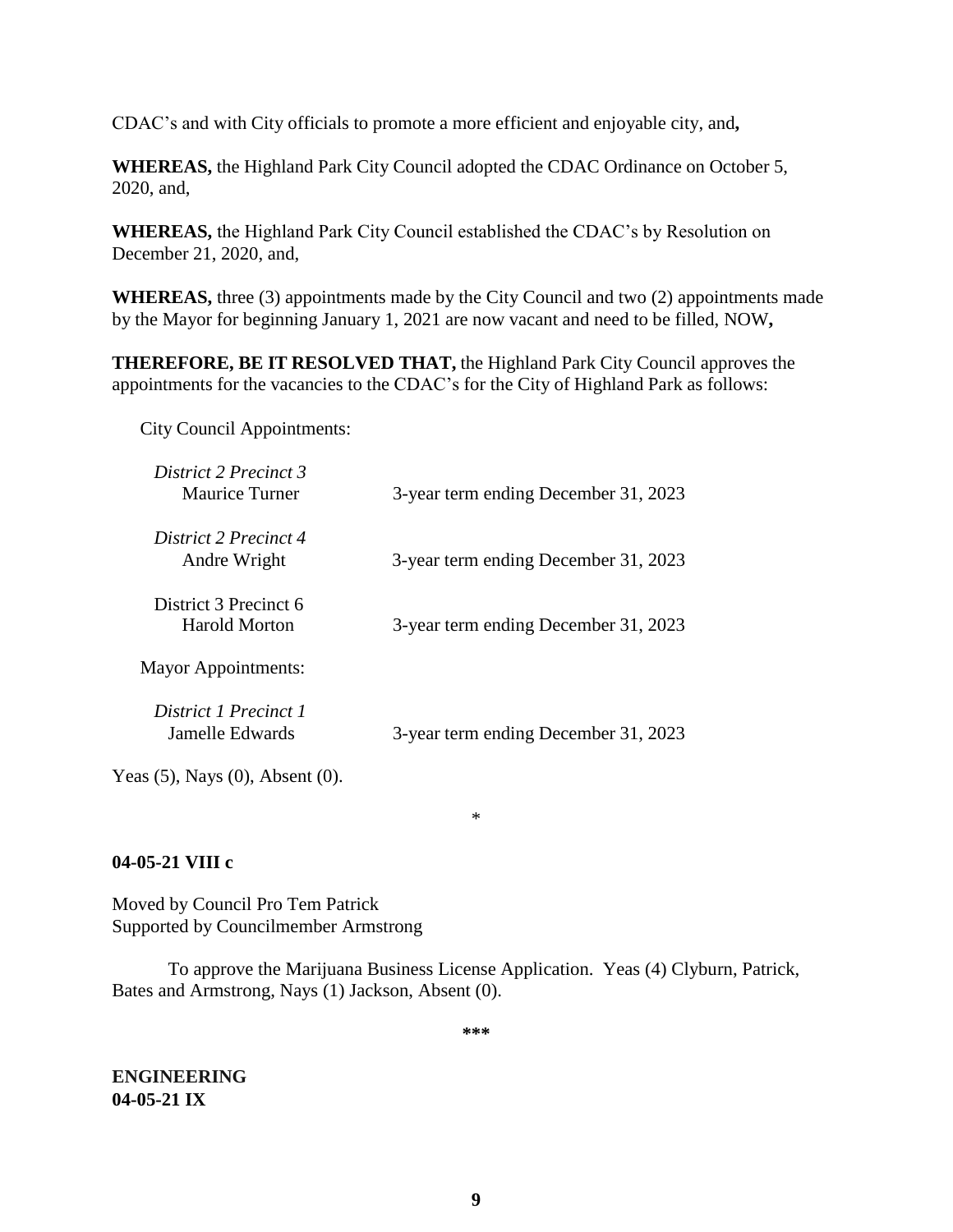The following resolution was submitted for approval.

### **RESOLUTION AUTHORIZING THE SUBMISSION FOR FEDERAL AID FUNDING FROM WAYNE COUNTY FEDERAL AID COMMITTEE FOR FY 2024 STP-U ROAD REPAIR WITHIN THE CITY**

Moved by Councilmember Jackson Supported by Councilmember Bates

**WHEREAS**, the Engineering Department received a notice of available infrastructure funding from the Wayne County Federal Aid Committee for community request of local matching funding for eligible roads within the City of Highland Park; The City of Highland Park received \$1.8 million in funding through the FY2020 STP-U program; is awaiting funding for 1.24 million through FY2021 STP-U program, and

**WHEREAS**, as part of the application the City of Highland Park may be able to receive up to 81.85% percent federal aid and 18.15% localmatch for road repair. The City of Highland Park to submit final plans to Michigan Department of Transportation (MDOT) for obligation by February 1<sup>st</sup>, 2024 and proof of 18.15% local match. If funding cannot be matched, a grace period of one month will be provided to the city. Thereafter, the funding may be reallocated to alternate city projects; and

**WHEREAS**, the Engineering Department is requesting an approval to submit for funding for the federal aid eligible road due on March 30, 2021; and

**BE IT RESOLVED**, that the Highland Park City Council APPROVES the submission of the Wayne County Federal Aid Committee FY2024 STP-U Funding project application and commitment, attached to this resolution and will comply with its terms. Yeas (5), Nays (0), Absent (0).

\*

## **MAYOR 04-05-21 X**

Mayor Yopp submitted the Proposed Budget FY 21/22.

Moved by Council Pro Tem Patrick Supported by Councilmember Jackson

To receive and file Mayor Yopp's Proposed Budget FY 21/22. Yeas (5), Nays (0), Absent (0).

**\*\*\***

**PUBLIC WORKS 04-05-21 XI a**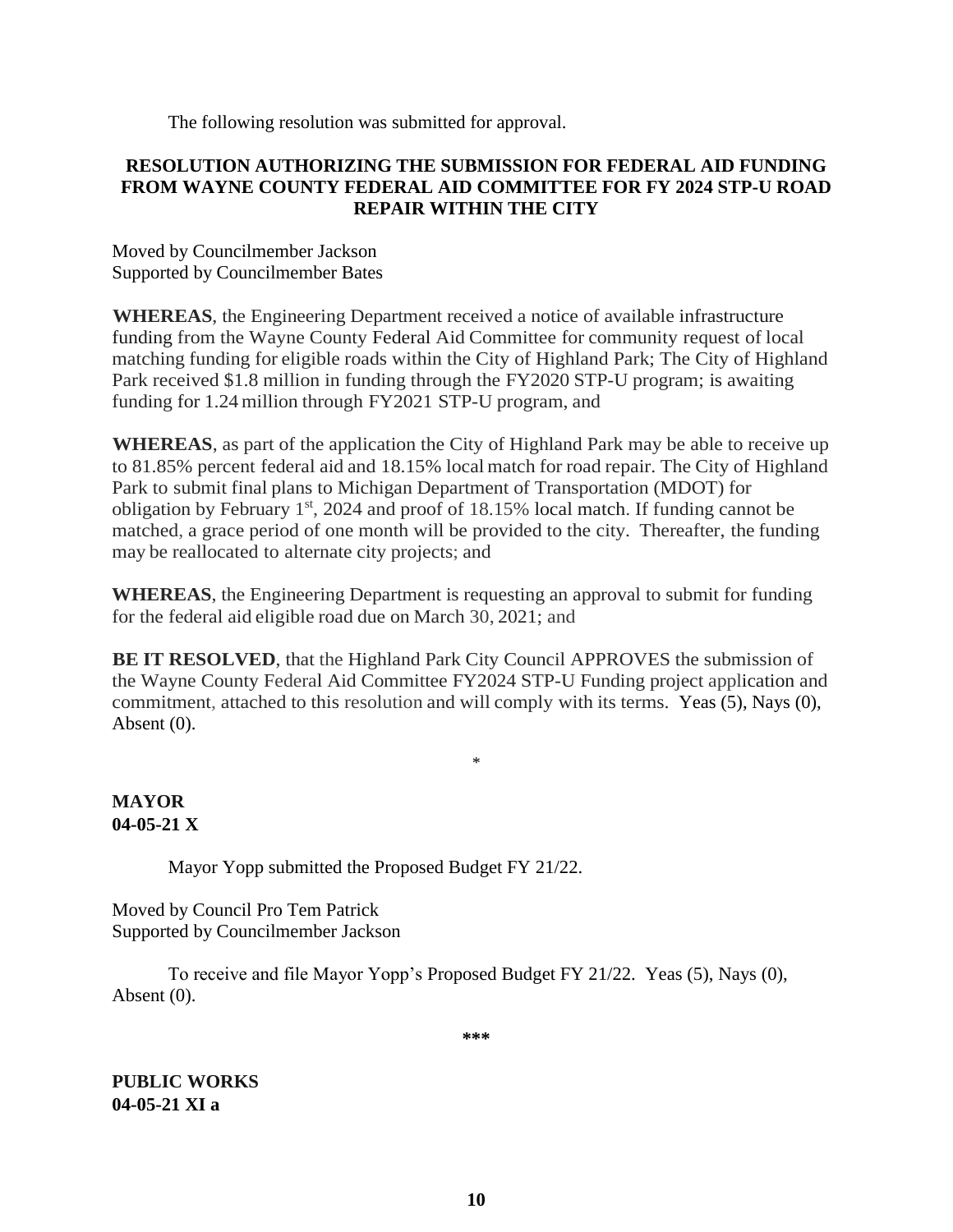The following resolution was submitted for approval.

## **RESOLUTION TO PURCHASE ROAD SALT FROM DETROIT SALT COMPANY UNDER MIDEAL CONTRACT**

Moved by Councilmember Jackson Supported by Councilmember Bates

**WHEREAS,** the State of Michigan MiDEAL program is an extended purchasing program which allows Michigan cities (Highland Park is currently a dues-paying member) to use state contracts to buy goods and services; and

**WHEREAS,** the City of Highland Park is responsible for the health and welfare of its citizens as well asthe maintenance of its roads; and

WHEREAS, the spreading of road salt is found to be useful in minimizing the negative impact of ice and snow buildup during the winter months; and

**WHEREAS,** in previous years, the City has used approximately 500 tons of road salt to assist in maintaining the winter roads; and

**WHEREAS,** Detroit Salt Company has been a provider of road salt to the City for a number of years and is a MiDeal contractor; and

**WHEREAS,** Detroit Salt has agreed to reserve up to 500 tons of salt for the City of Highland Park during the winter of 2021/2022 at a price of \$58.13/ton or up to \$29,065 for 500 tons; and

**NOW, THEREFORE, BE IT RESOLVED** that the City approves the purchase of up to 500 tons of road salt at \$58.13/ton from Detroit Salt Company for the 2021/2022 winter season. Yeas (4) Clyburn, Patrick, Jackson and Bates, Nays (1) Armstrong, Absent (0).

### \*

### **04-05-21 XI b**

The following resolution was submitted for approval.

## **RESOLUTION TO APPROVE CONTRACT WITH CENTURY CEMENT FOR REPAIRS TO ROADS, SINKHOLES AND CATCH BASINS**

Moved by Council Pro Tem Patrick Supported by Councilmember Jackson

**WHEREAS,** on December 21, 2020, the City approved a resolution to solicit contractors for repairs of roads and sinkholes; and

**WHEREAS,** the City Engineering Department in conjunction with the Department of Public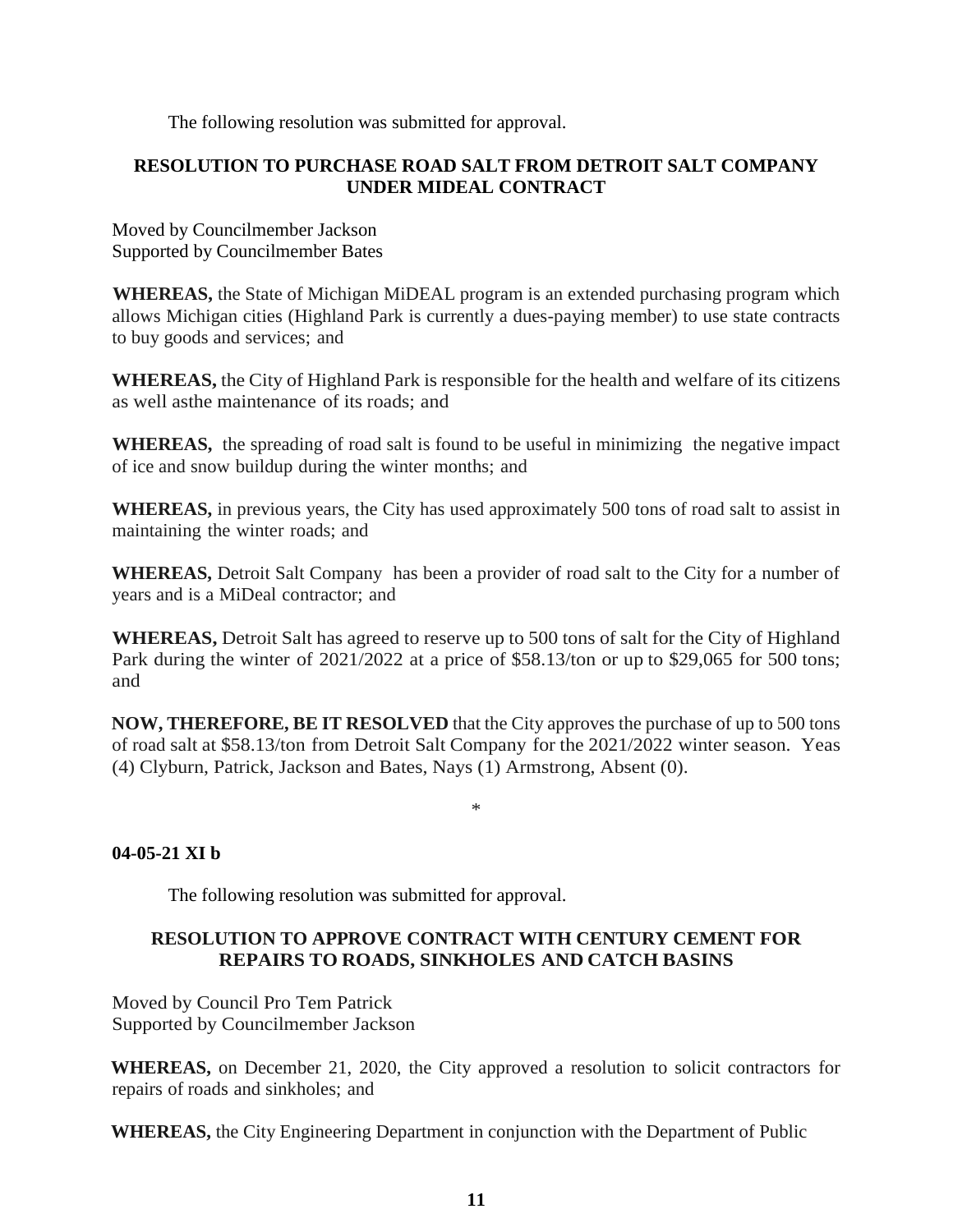Works assessed all of the public roadways in the City and identified 183 repairs to roads, sinkholes and catch basins throughout the City that may pose a threat to the infrastructure as well as to the safety of the residents and road users; and

**WHEREAS,** the City received four bids in response to an RFQ, with bids ranging from \$5.1 million to \$1.7 million, with Century Cement being the lowest bidder; and

**WHEREAS,** the City desires to issue a contract to Century Cement, who successfully completed the repair of the worst 69 sinkholes in the City during 2020, to make the required repairs in accordance with the attached, prioritized list (the worst repairs by District) in an amount not to exceed a total of \$400,000, with an option to amend the contract by issuing an addendum; and

**NOW, THEREFORE, BE IT FURTHER RESOLVED,** that the City approves issuing a contract to Century Cement to repair roads, sinkholes and catch basins in an amount not exceeding \$400,000 with an option of amending the contract by issuing an addendum, for an additional \$400,000.00, should the funds become available. Yeas (5), Nays (0), Absent (0).

**\*\*\***

## **TREASURER 04-05-21 XII**

The following resolution was submitted for approval.

## **RESOLUTION TO EXTEND THE CITY OF HIGHLAND PARK INCOME TAX FILING DEADLINE TO CONFORM WITH THE STATE OF MICHIGAN INCOME TAX FILING DEADLINE**

Moved by Council Pro Tem Patrick Supported by Councilmember Armstrong

**WHEREAS,** the State of Michigan is in conformity with IRS Notice 2021-59 - Extension of April 2021Michigan Income Tax Filing Deadlines (attached); and

**WHEREAS,** the City of Highland Park income tax filing deadline is currently April 30, 2021, for all taxpayers.

**NOW, THEREFORE, BE IT RESOLVED,** that the City Council approve the City of Highland Park's income tax filing deadline from April 30, 2021, to May 31, 2021, in conformity with the State of Michigan's income tax filing extension. Yeas (5), Nays (0), Absent (0).

**\*\*\***

## **COUNCIL AFFAIRS**

Moved by Council Pro Tem Patrick Supported by Councilmember Jackson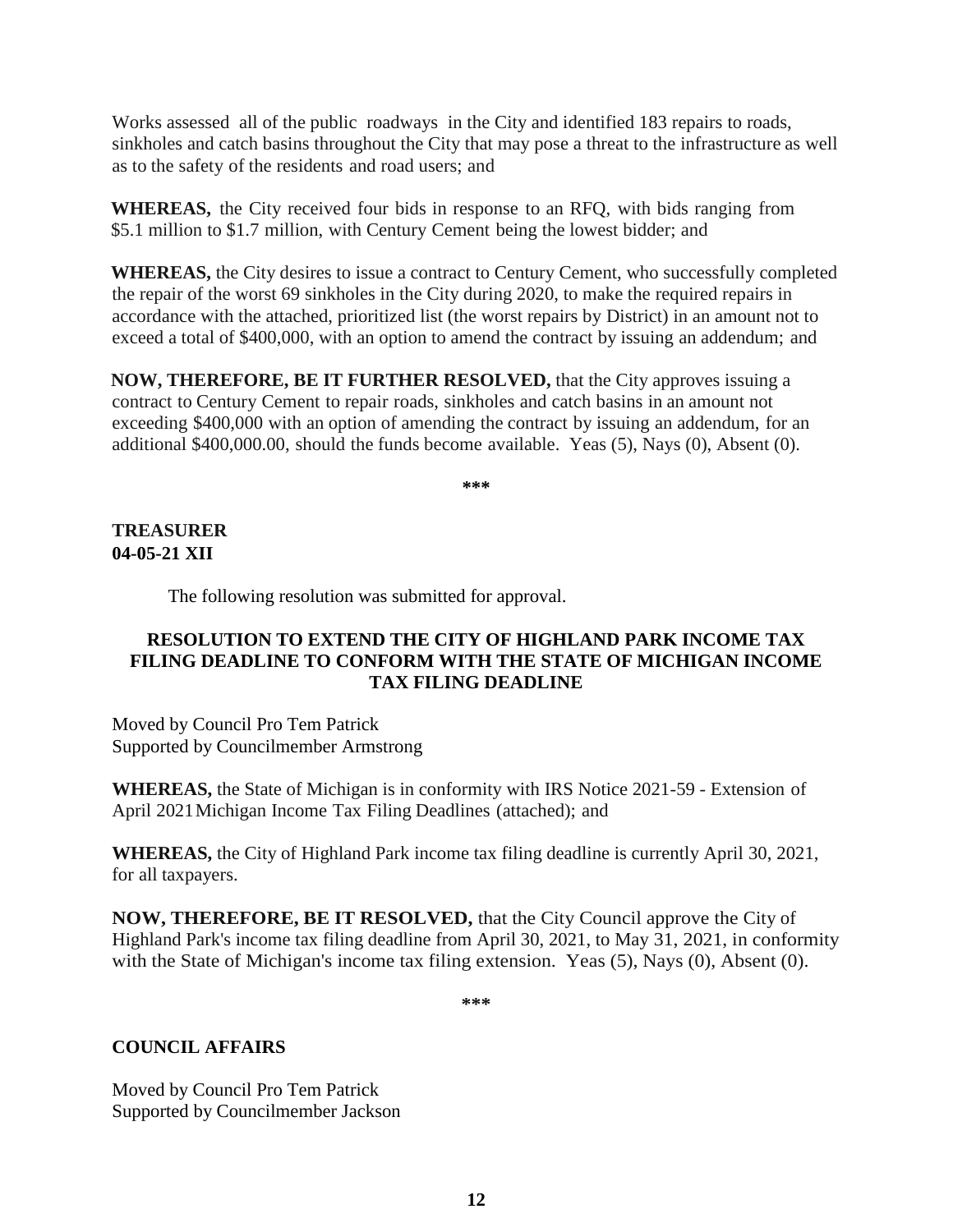To distribute the draft of the 2030 Master Plan to the public. Yeas (5), Nays (0), Absent (0).

**\*\*\***

# **ADJOURNMENT**

Moved by Council Pro Tem Patrick Supported by Councilmember Bates

To adjourn the meeting, motion carried, meeting adjourned at 8:13 p.m.